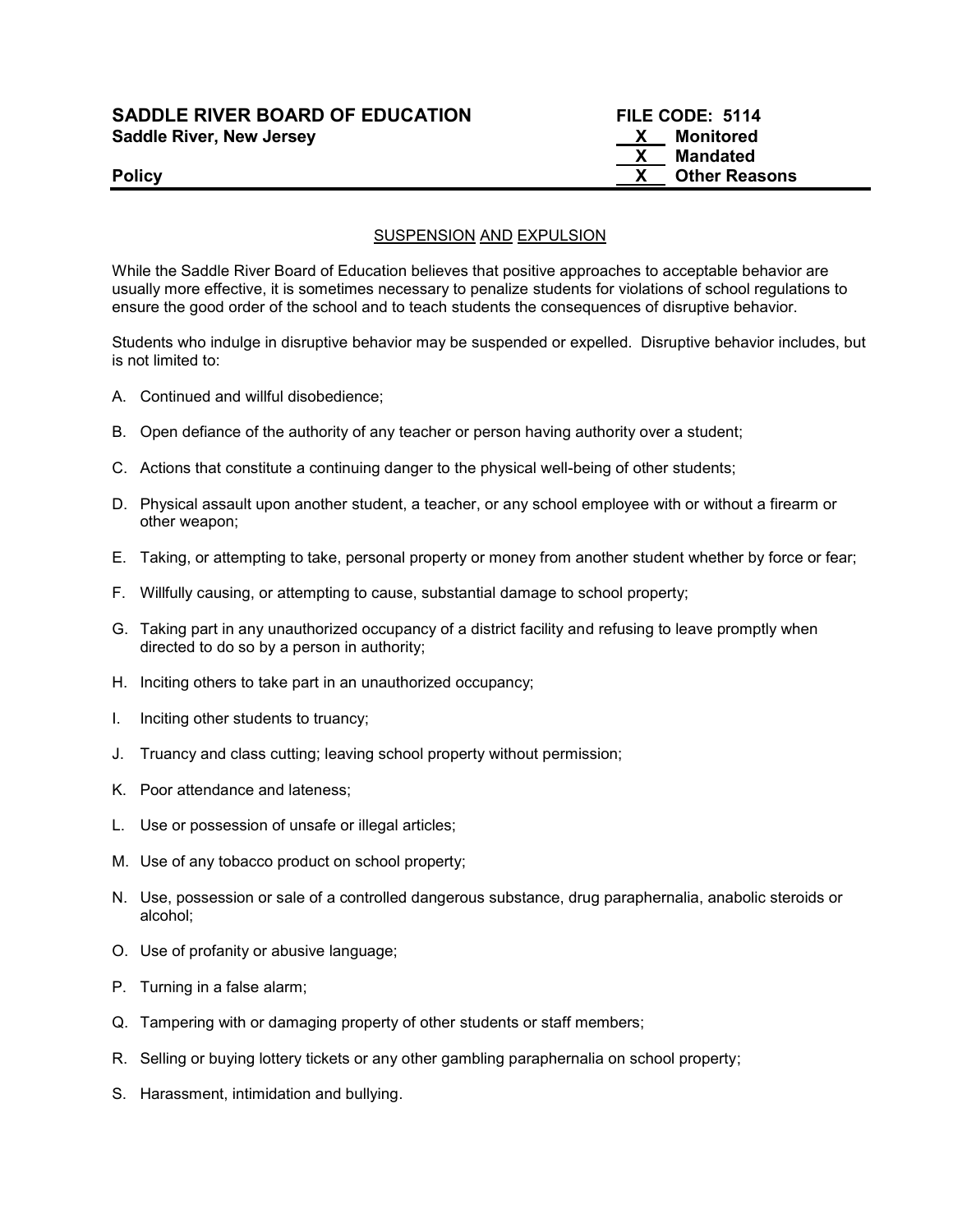Any student who commits an assault (as defined by N.J.S.A. 2C:12-1) with or without a weapon upon a board member, teacher, administrator or other employee of the board of education shall be suspended from school immediately according to procedural due process, and suspension or expulsion proceedings shall begin no later than 30 calendar days from the date of the student's suspension.

Any student who is convicted or adjudicated delinquent for possession of a firearm or a crime while armed with a firearm or found knowingly in possession of a firearm on any school property or on a school bus or at a school-sponsored function shall be immediately removed from the school's regular education program for a period of not less than one calendar year. The superintendent may modify this suspension on a case-by-case basis. Each student so removed shall be placed in an alternative educational program or on home instruction and shall be entitled to a hearing before the board. The hearing shall take place no later than 30 days following the day the student is removed from the regular education program and shall be closed to the public.

The principal shall be responsible for the removal of such students and shall immediately report them to the superintendent. The principal shall also notify the appropriate law enforcement agency of a possible violation of the New Jersey Code of Criminal Justice.

The superintendent shall determine at the end of the year whether the student is prepared to return to the regular education program, in accordance with procedures established by the Commissioner of Education.

#### In-school Suspension

The board directs the administration to arrange facilities for in-school suspension whenever possible. Students will be required to occupy themselves with school-related work during such suspensions. No socializing shall be permitted. Students shall be counted as present in school but absent (excused) from individual classes.

#### **General**

Students on home suspension shall be counted absent (excused) unless the duration of the suspension requires home instruction.

Except when special considerations warrant (at the discretion of the administration), every student will be given a written warning in the form of a disciplinary notice that subsequent violation of school regulations may result in his/her exclusion or suspension.

Students under suspension are prohibited from participating in or attending any board approved activity during the period of their suspension. They may not enter the school buildings or grounds of this district without the permission of the superintendent. Any student under suspension who enters the school buildings or grounds without the permission of the superintendent may have the period of his/her suspension extended. The right to continue the suspension or to expel is reserved to the board of education, acting upon the recommendation of the administration.

Serious violations of school regulations which create a dangerous or unsafe condition for other students shall cause a student to be suspended upon the first offense.

#### Making up Missed Work

Students who are under suspension will be required to make up all assignments missed during the period of their suspension and will be given adequate opportunity to make up this work.

Upon their readmission, failure to complete the makeup assignments will result in a meeting with the parents/guardians. The superintendent will notify parents/guardians by telephone and promptly send a letter regarding the telephone conversation immediately.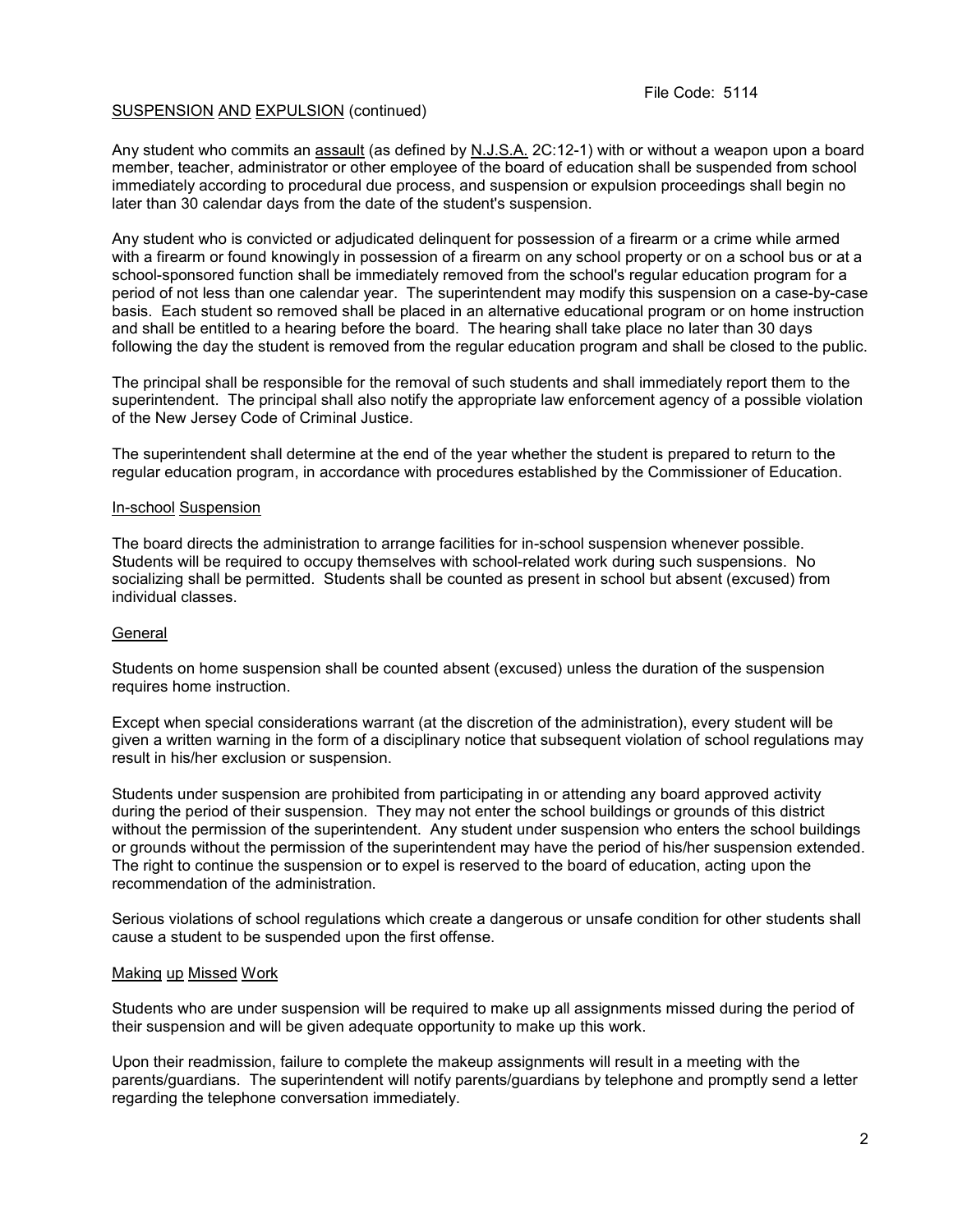#### Procedures

The administration shall establish, and the board shall approve, specific procedures for dealing with suspension cases. Regulations ensuring due process to all students before a suspension is imposed shall be developed with the advice of the board attorney and shall include at least:

- A. Informing the student of the charges against him/her;
- B. Giving the student a chance to reply to them.

These regulations shall also include safeguards for the dismissal of students suspended from school, procedures for calling a prompt conference with parents/guardians, limitations on the length of suspensions, and specifics for the reinstatement of students.

Every effort shall be made to impose each suspension promptly so that the student can be returned to school with a minimum loss of school time and school work.

When the superintendent imposes a suspension, he/she must report it to the board. No suspension for reasons other than assault upon a teacher, administrator, board member or other board employee may continue beyond the second regular meeting of the board following the suspension without board action. No suspension for assault upon a teacher, administrator, board member or other board employee may be continued beyond 30 days without board action. A suspended student may be reinstated by the superintendent before board action.

Each student shall be afforded an informal hearing before the suspension or, if circumstances prohibit, as soon as possible after the suspension except that, when extraordinary circumstances involving the health and safety of the student or others in the school require immediate exclusion, the hearing may be delayed to such time as circumstances permit. Students suspended for a period of time longer than a short-term suspension shall be afforded a formal hearing before the board which shall take place not later than the second regular meeting of the board following the suspension. If the offense involves a weapon or assault with or without the weapon (as described above), the hearing shall take place not later than 30 days after the suspension occurs.

The board shall make a decision within five days of the close of the hearing. Any appeal of the board's decision shall be made to the Commissioner of Education within 90 days of the board's decision.

The board requires that such hearings shall be closed to the public, but should all parties thereto agree, the hearing may be publicly held. Each suspended student who has requested a formal hearing shall be restored to the regular educational program pending the outcome of the hearing, except when, in the opinion of the superintendent, the presence of the student in school poses such a danger to himself/herself or others as to warrant continued absence.

Each such student suspended from the schools of this district shall receive individual instruction commencing not later than five working days after the suspension occurs, except that the board may, on the recommendation of the superintendent, assign the student to an alternate educational program to meet his/her particular needs (see policy 6172 Alternative Education).

#### **Expulsion**

The board will consider expulsion only if:

- A. The superintendent with his/her staff have exhausted all means of bringing about a correction of repeated misconduct; or
- B. The nature of a single act presents such a clear possibility of danger to others that immediate definitive action is indicated.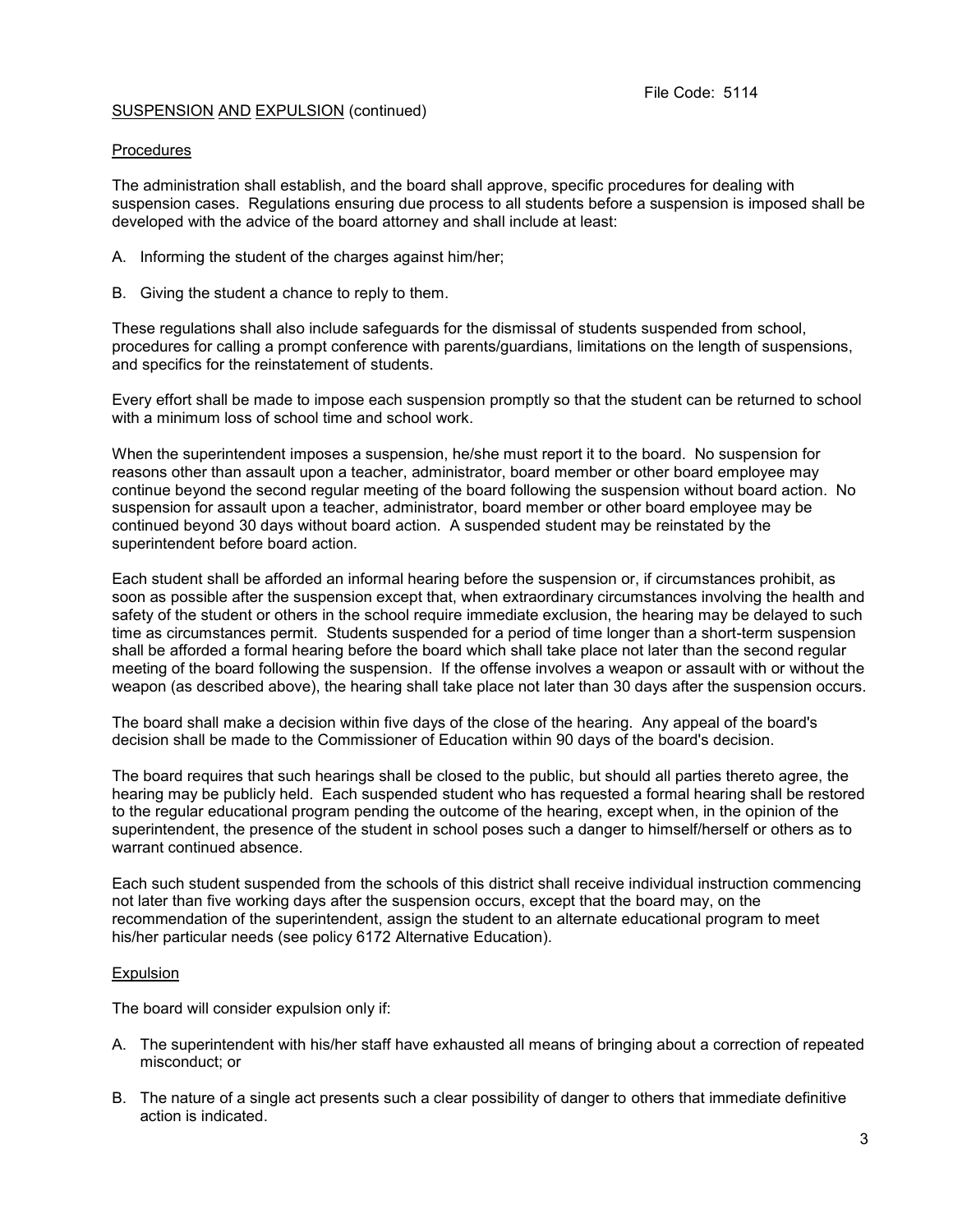The parents/guardians of the student shall be interviewed, if possible, and advised of the reasons why expulsion is being considered, of the rights of the student to a full hearing which will afford him/her procedural due process, and the right of parents/guardians to appeal to the superintendent.

The child shall remain out of school until either:

- A. An appeal made to the superintendent is decided in the child's favor; or
- B. The appeal (if made) has been denied and the board has met to hear the superintendent's recommendation.

If the board determines that the charges, if true, may warrant expulsion, the board will set a date for the hearing. The board attorney will arrange for the giving of legal notice to all parties concerned for the preparation and presentation of evidence in support of the charges at the hearing.

The student must receive:

- A. Notification of the charges against him/her;
- B. The names of the adverse witnesses;
- C. Copies of the statements and affidavits of those adverse witnesses;
- D. The opportunity to be heard in his/her own defense;
- E. The opportunity to present witnesses and evidence in his/her own defense;
- F. The opportunity to cross-examine adverse witnesses; and
- G. The opportunity to be represented by counsel.

Juvenile authorities and law enforcement agencies shall be notified or consulted if necessary.

If a student younger than 18 years of age is expelled, the board shall continue to supply an educational program for him/her.

#### Implementation

The superintendent shall develop detailed written procedures to implement this policy. He/she shall ensure uniform and consistent application of the policy and shall report to the board as required on its effectiveness.

The chief school administrator or his or her designee shall annually evaluate district data regarding short- and long-term suspensions and expulsions and take measures as appropriate to ensure that minority and male students are not disproportionately represented in detentions, suspensions and expulsions.

When an alternative educational program is provided for a student identified as disruptive but not disabled, the superintendent shall inform the board.

| Adopted:                    | September 2011 |
|-----------------------------|----------------|
| <b>NJSBA Review/Update:</b> | June 2014      |
| Readopted:                  | December 2014  |
| Revised/Readopted:          | November 2016  |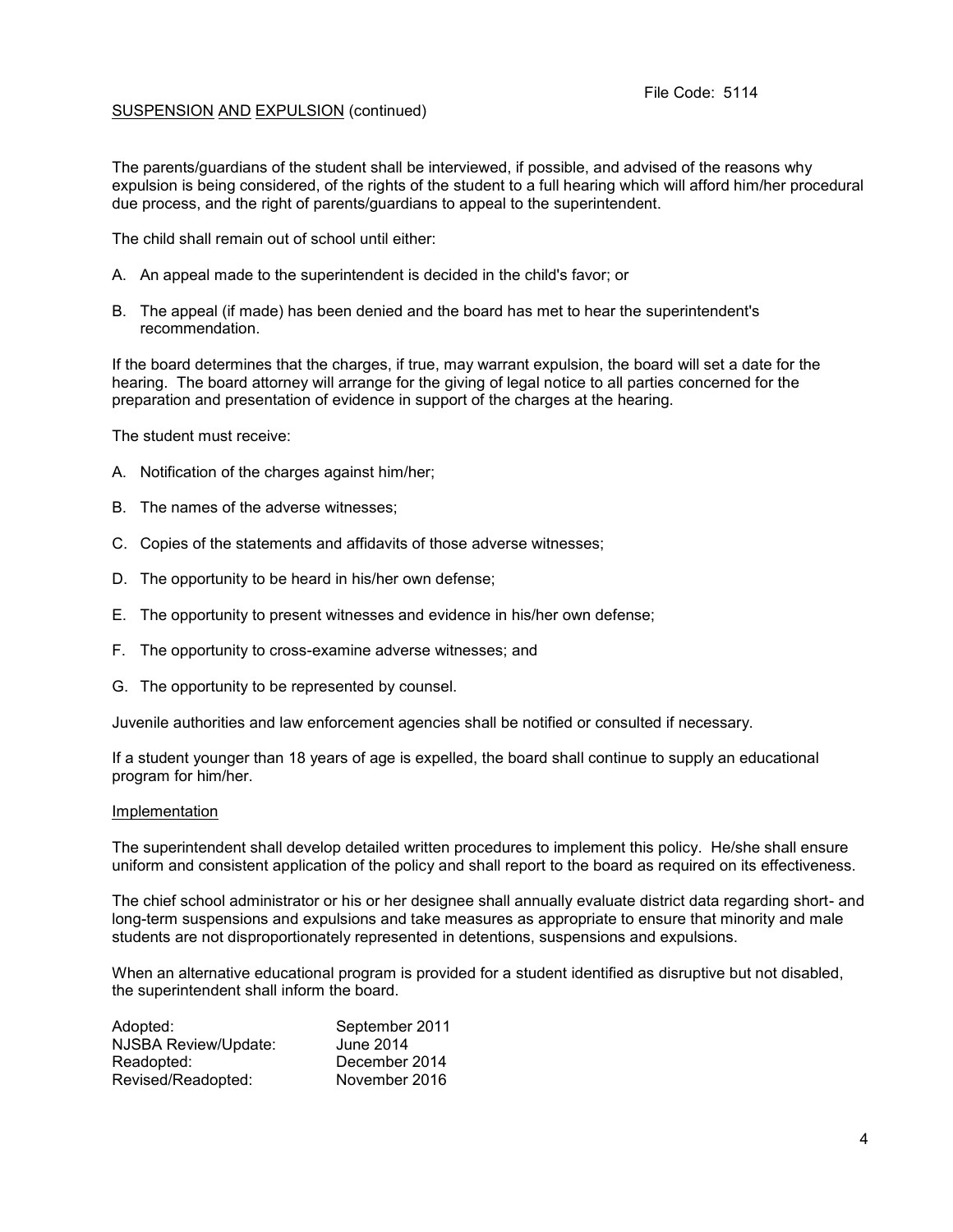# Key Words

Suspension, Expulsion, Student Suspension/Expulsion,

| Legal References: N.J.S.A. 2C:12-1     | <u>N.J.A.C.</u> 2C:39-1(f)<br>N.J.S.A. 2C:12-1<br><u>N.J.S.A.</u> 18A:11-1<br><u>N.J.S.A.</u> 18A:37-1 <u>et seq.</u><br>See particularly:<br>N.J.S.A. 18A:37-2.1<br>through -2.5, 18A:37-7                                                                                                                                                                                                                                                                                                                                                                                                                                                                                        | Definition of assault<br>Definition of firearm<br>Definition of assault<br>General mandatory powers and duties<br>Discipline of pupils                    |      |
|----------------------------------------|------------------------------------------------------------------------------------------------------------------------------------------------------------------------------------------------------------------------------------------------------------------------------------------------------------------------------------------------------------------------------------------------------------------------------------------------------------------------------------------------------------------------------------------------------------------------------------------------------------------------------------------------------------------------------------|-----------------------------------------------------------------------------------------------------------------------------------------------------------|------|
|                                        | through -12<br>N.J.S.A. 18A:40A-1 et seq.<br>See particularly:<br>N.J.S.A. 18A:40A-9, -10,                                                                                                                                                                                                                                                                                                                                                                                                                                                                                                                                                                                         | Substance abuse                                                                                                                                           |      |
|                                        | $-11, -12$<br>N.J.S.A. 18A:54-20<br>N.J.A.C. 6A:14-2.8<br><u>N.J.A.C.</u> 6A:16-1.1 et seq.<br>See particularly:<br>N.J.A.C. 6A:16-1.3, -4.3,                                                                                                                                                                                                                                                                                                                                                                                                                                                                                                                                      | Zero Tolerance for Guns Act<br>Powers of board (county vocational schools)<br>Discipline/suspension/expulsions<br>Programs to Support Student Development |      |
|                                        | $-5.1, -5.5, -5.6, -5.7, 7.1$<br>N.J.A.C. 6A:16-7.2<br>N.J.A.C. 6A:16-7.3<br>N.J.A.C. 6A:16-7.4<br><u>N.J.A.C.</u> 6A:30-1.1 <u>et seq.</u>                                                                                                                                                                                                                                                                                                                                                                                                                                                                                                                                        | Short-term suspension<br>Long-term suspension<br>Expulsion<br>Evaluation of the Performance of School Districts                                           |      |
| 18 U.S.C.A. 921, Definition of firearm |                                                                                                                                                                                                                                                                                                                                                                                                                                                                                                                                                                                                                                                                                    |                                                                                                                                                           |      |
|                                        |                                                                                                                                                                                                                                                                                                                                                                                                                                                                                                                                                                                                                                                                                    | 20 U.S.C.A. 1400 et seq. - Section 504 of the Rehabilitation Act of                                                                                       | 1973 |
|                                        | P.L. 103-382, Improving America's Schools Act of 1994<br>Goss v. Lopez, 419 U.S. 565, 581 (1975)<br>Tibbs v. Franklin Township Board of Education, 114 N.J. Super. 287 (App. Div.) aff'd 59<br>NJ 506 (1971)<br>R.R. v. Shore Reg. Board of Education, 109 N.J. Super. 337 (Ch. Div. 1970)<br>H.A. v. Board of Education Warren Hills Regional, 1976 S.L.D. 336<br>82: July 28, C.F. v. Board of Education of the Upper Freehold Regional School District<br>Honig v. Doe, 484 U.S. 305 (1988)<br><b>Somerset County Educational Services Commission v. North Plainfield Board of</b><br>Education 1999 S.L.D. September 7<br>State in re G.S. 330 N.J. Super. 383 (Ch. Div. 2000) |                                                                                                                                                           |      |
|                                        |                                                                                                                                                                                                                                                                                                                                                                                                                                                                                                                                                                                                                                                                                    |                                                                                                                                                           |      |
|                                        |                                                                                                                                                                                                                                                                                                                                                                                                                                                                                                                                                                                                                                                                                    |                                                                                                                                                           |      |
|                                        |                                                                                                                                                                                                                                                                                                                                                                                                                                                                                                                                                                                                                                                                                    |                                                                                                                                                           |      |
|                                        |                                                                                                                                                                                                                                                                                                                                                                                                                                                                                                                                                                                                                                                                                    |                                                                                                                                                           |      |
|                                        |                                                                                                                                                                                                                                                                                                                                                                                                                                                                                                                                                                                                                                                                                    |                                                                                                                                                           |      |
|                                        |                                                                                                                                                                                                                                                                                                                                                                                                                                                                                                                                                                                                                                                                                    |                                                                                                                                                           |      |
|                                        |                                                                                                                                                                                                                                                                                                                                                                                                                                                                                                                                                                                                                                                                                    |                                                                                                                                                           |      |
|                                        |                                                                                                                                                                                                                                                                                                                                                                                                                                                                                                                                                                                                                                                                                    |                                                                                                                                                           |      |
|                                        | bullying as a good cause for suspension or expulsion.                                                                                                                                                                                                                                                                                                                                                                                                                                                                                                                                                                                                                              | P.L. 2010, c.122 amended N.J.S.A. 18A:37-2 to include harassment, intimidation or                                                                         |      |